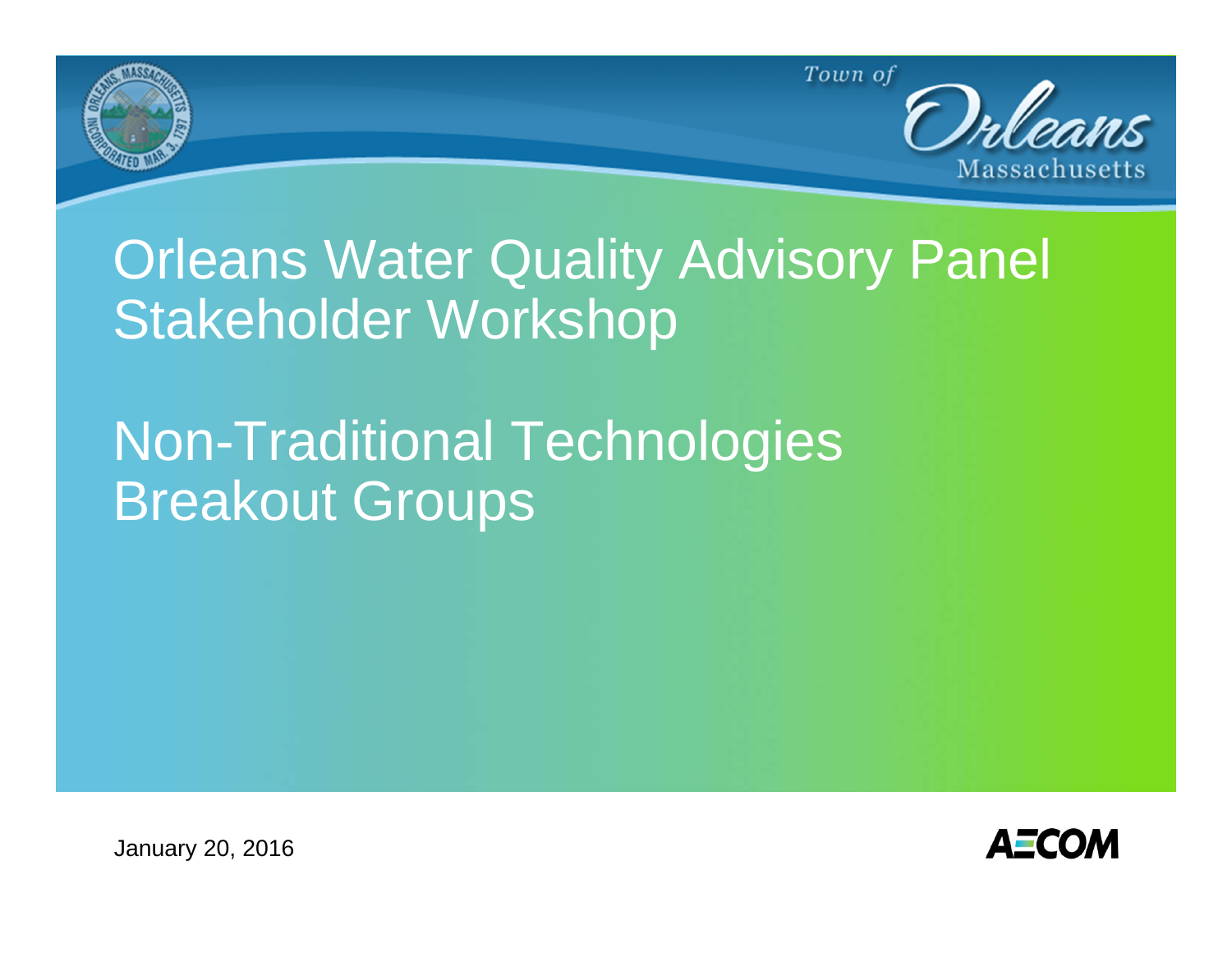### **Non-Traditional Technologies Demonstration Project Task Progress**

#### **Technology**

- **❖ Aquaculture/Shellfish** Propagation
- **❖ Floating Constructed Wetlands**
- **❖ Permeable Reactive Barriers**

#### **Tasks**

- **❖ Identify Possible Sites**
- **❖ Conduct Preliminary Field Survey**
- **❖ Assemble Base Data**
- **❖ Establish Criteria For Site Evaluations**
- Evaluate and Select Site(s)
- **Extemple Fort Propring PRP**  $\bullet$  Prepare for  $PRB$ Field Investigations

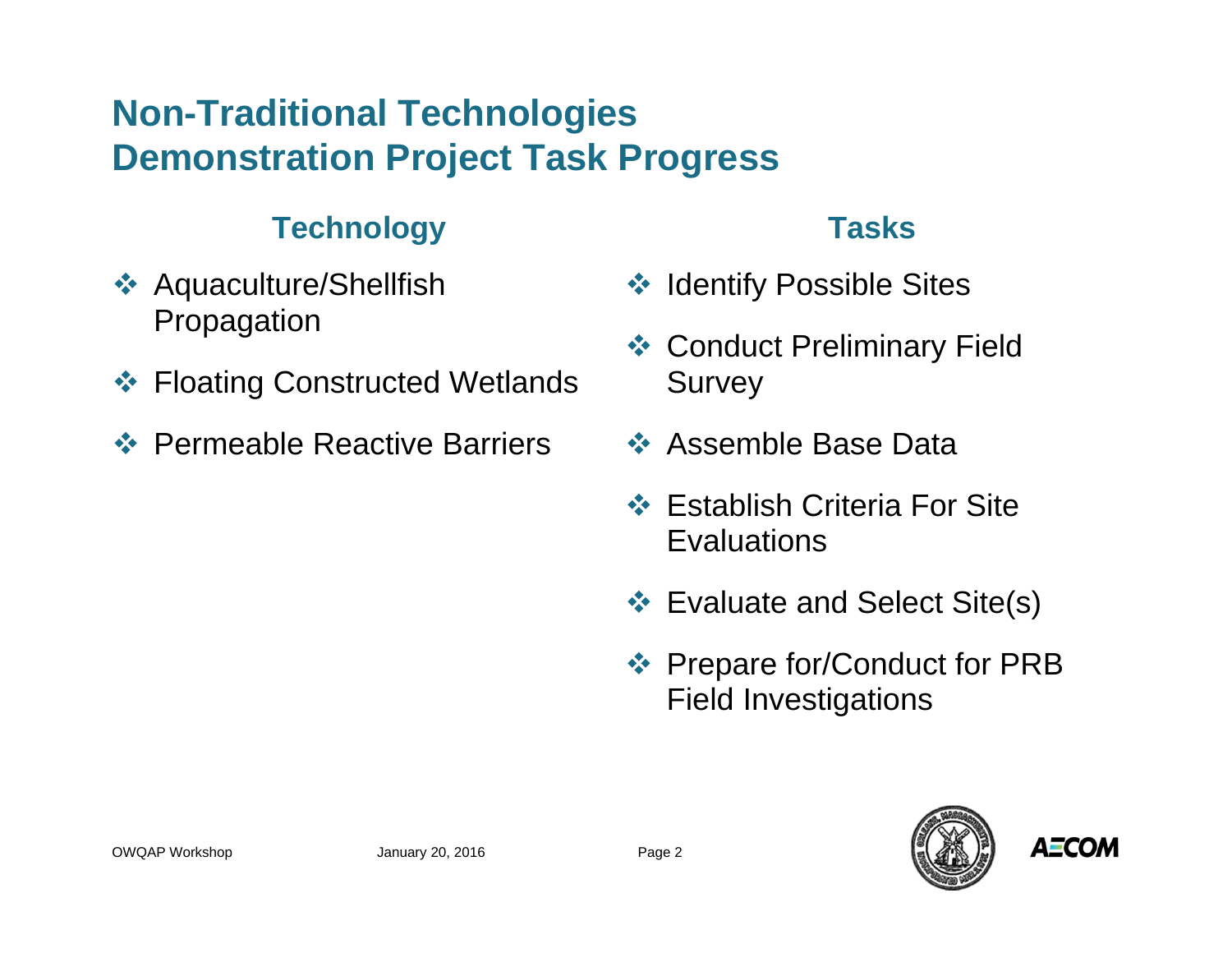### **Non-Traditional Technologies Demonstration Project Task Progress (cont.)**

- **S** Breakout Groups
	- •Aquaculture/Shellfish Propagation: Nauset Room
	- •Floating Constructed Wetlands: Tonset Room
	- •Permeable Reactive Barriers: Namequoit Room
- ◆ Agenda for Each Breakout will Include
	- •Technology Overview
	- •Review Siting Criteria
	- •Review Potential Sites
	- •Review Application of Site Criteria
	- •Identify Recommended Sites
	- •Next Steps

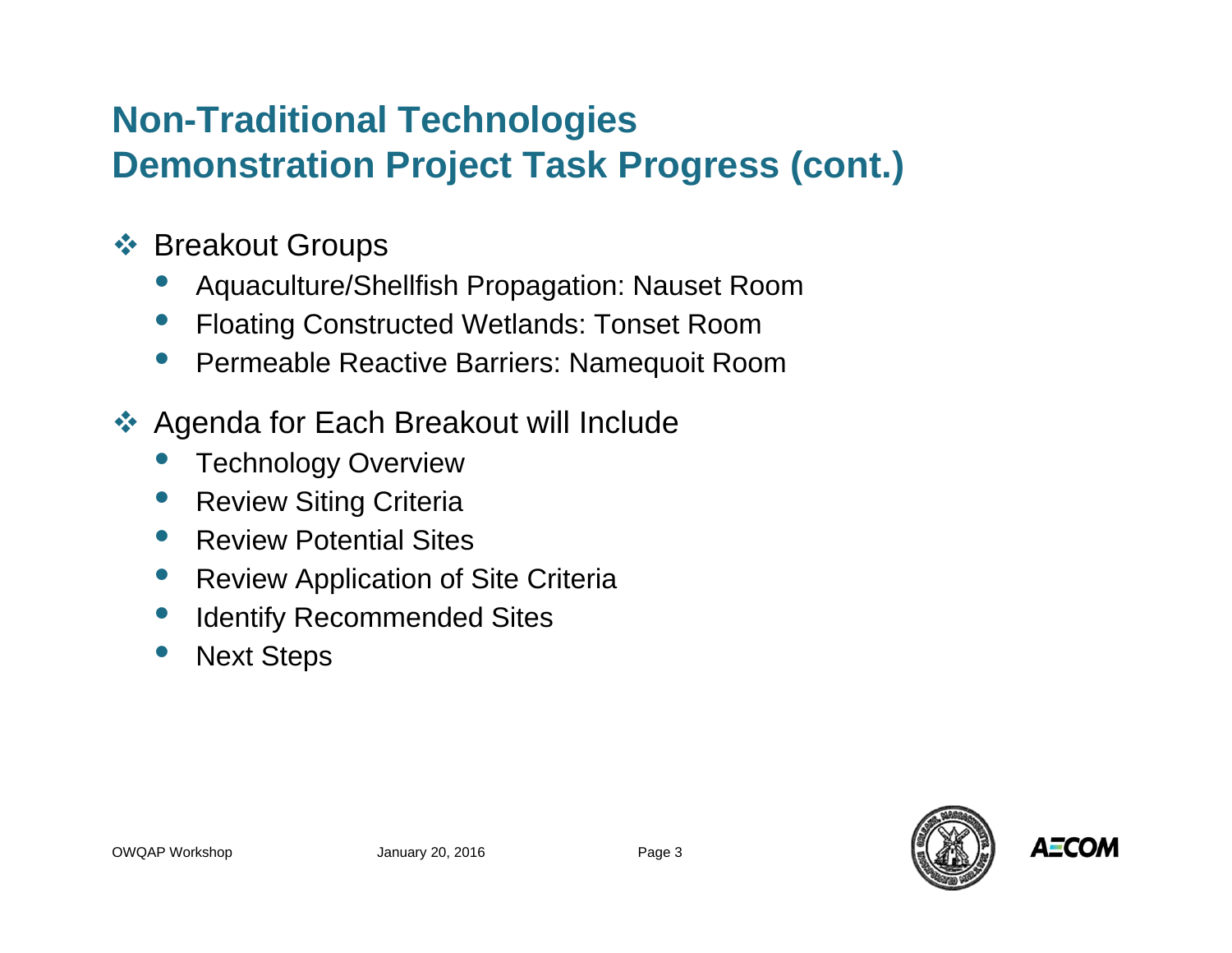

# Non-Traditional Technologies Breakout Groups

Aquaculture/Shellfish Propagation Nauset Room

Floating Constructed Wetlands Tonset Room

Permeable Reactive BarriersNamequoit Room

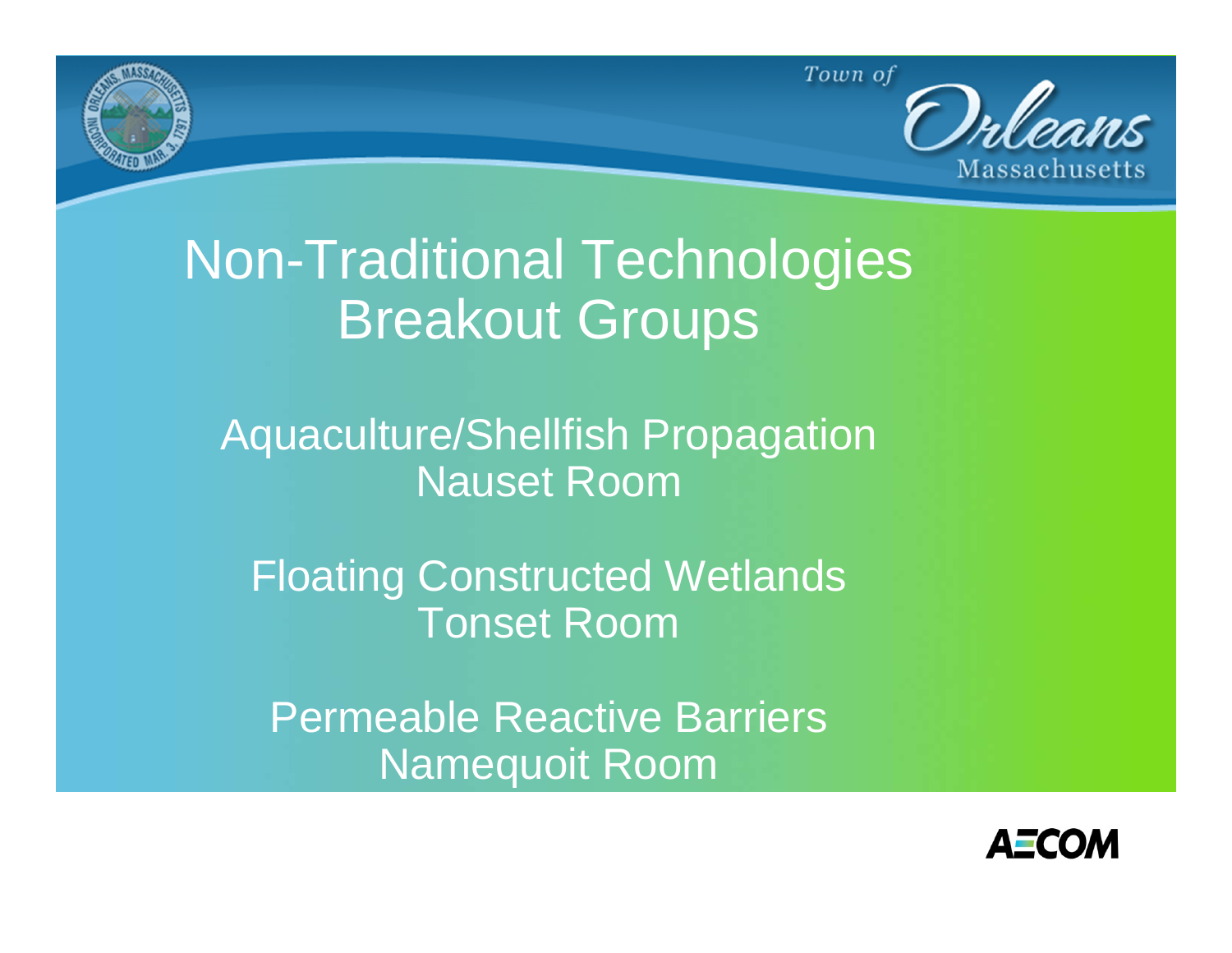### **Aquaculture/Shellfish Propagation Demo and Full Scale Siting Evaluation Criteria**

### **Site Suitability**

- $\bullet$  Available Growing Area/Adequacy of Acreage
- Water Quality Indicators
- $\bullet$ Disease/Predation
- Ease of Access
- $\bullet$ Aesthetic Impacts
- $\bullet$  Representativeness of the Site (Transferability)
- $\bullet$ Use Conflicts
- $\bullet$  Ability to Co-Locate with other Non-Traditional **Technologies**

## **❖ Permitting**

- $\bullet$ Abutter Compatibility
- $\bullet$ Wild Harvest Conflicts
- $\bullet$ Grow-Out to Harvest Size
- $\bullet$ **Permittability**

## **Project Evaluation**

- •Expected Survival
- $\bullet$  Overall Likelihood of Monitoring Plan to Yield Quantified Results

### **Other/Overriding Considerations**

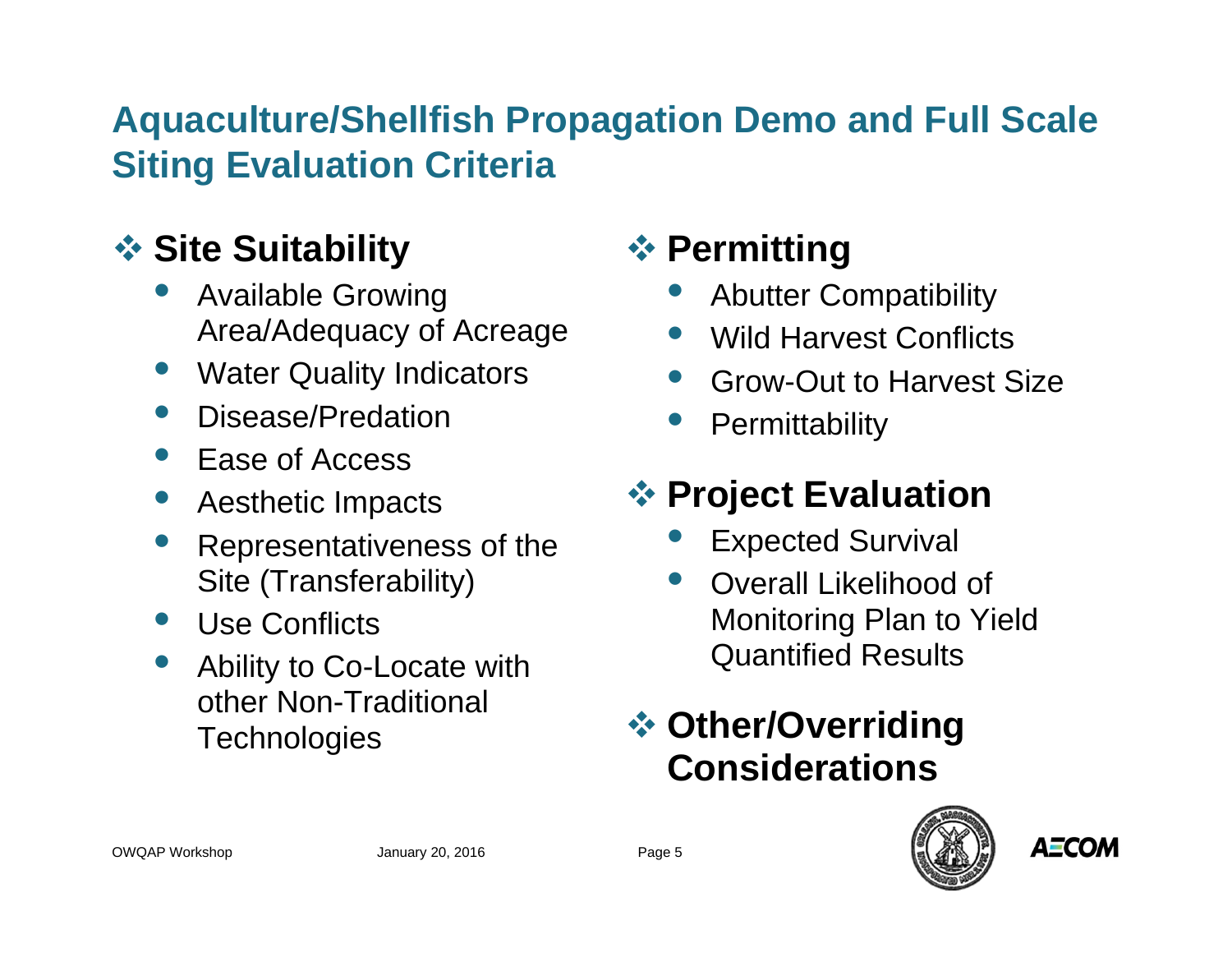### **Aquaculture/Shellfish Propagation Locations Evaluated**

- Little Pleasant Bay (Existing Aquaculture Grants, Oysters and Quahogs)
- ◆ Quanset Pond (Oyster Reef)
- Pochet (Oyster Reef)
- Arey's Pond (Oyster Singles in Floating Bags)
- Town Cove (Quahog Propagation)
- Mill Pond (Quahog Propagation)
- Lower River (Oyster Singles in Floating Bags)

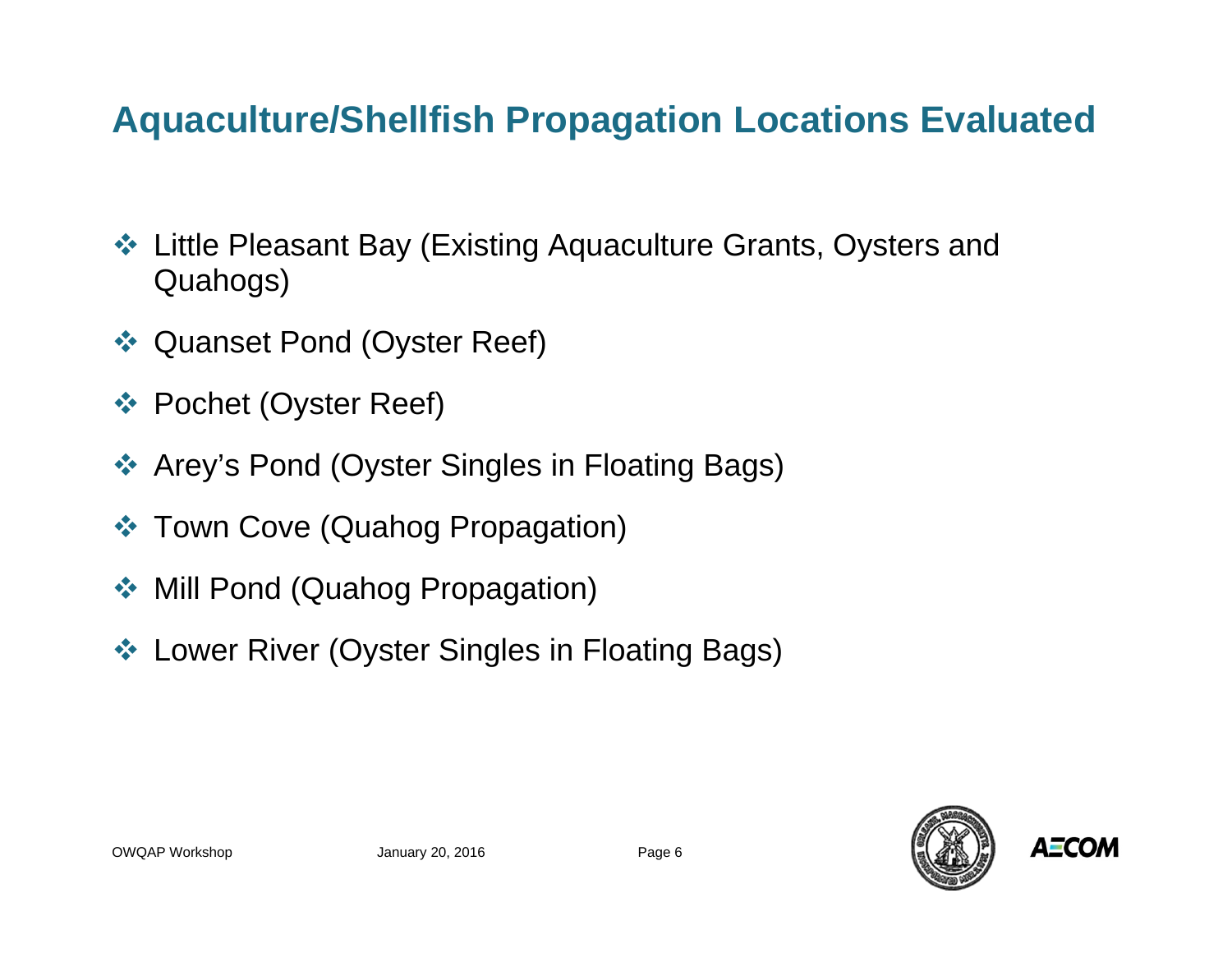### **FCW Demo and Full Scale Siting Evaluation Criteria**

- **❖ Use Conflicts**
- Utility/Infrastructure Conflicts
- Utility/Infrastructure Benefits
- **☆ Ease of Access**
- **❖ Transferable Results**
- ❖ Land Ownership
- Depth of Surface Water
- ◆ Overall Likelihood of Monitoring Plan to Yield Quantified Results

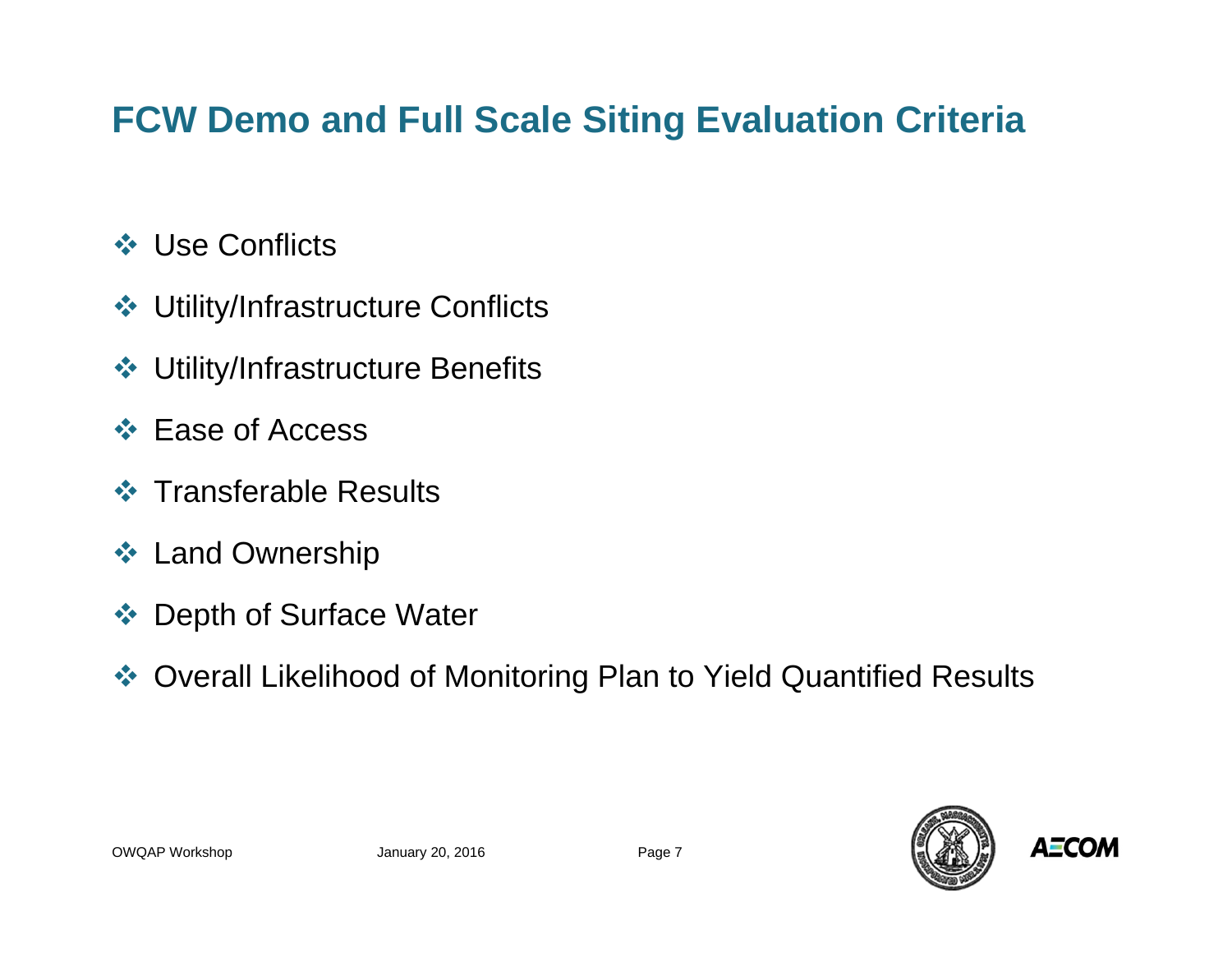### **FCW Locations Evaluated**

- **❖ Lonnie's Pond**
- **❖ Namequoit River**
- **❖ Paw Wah Pond**
- **❖ Pochet Neck**
- **❖ Quanset Pond**



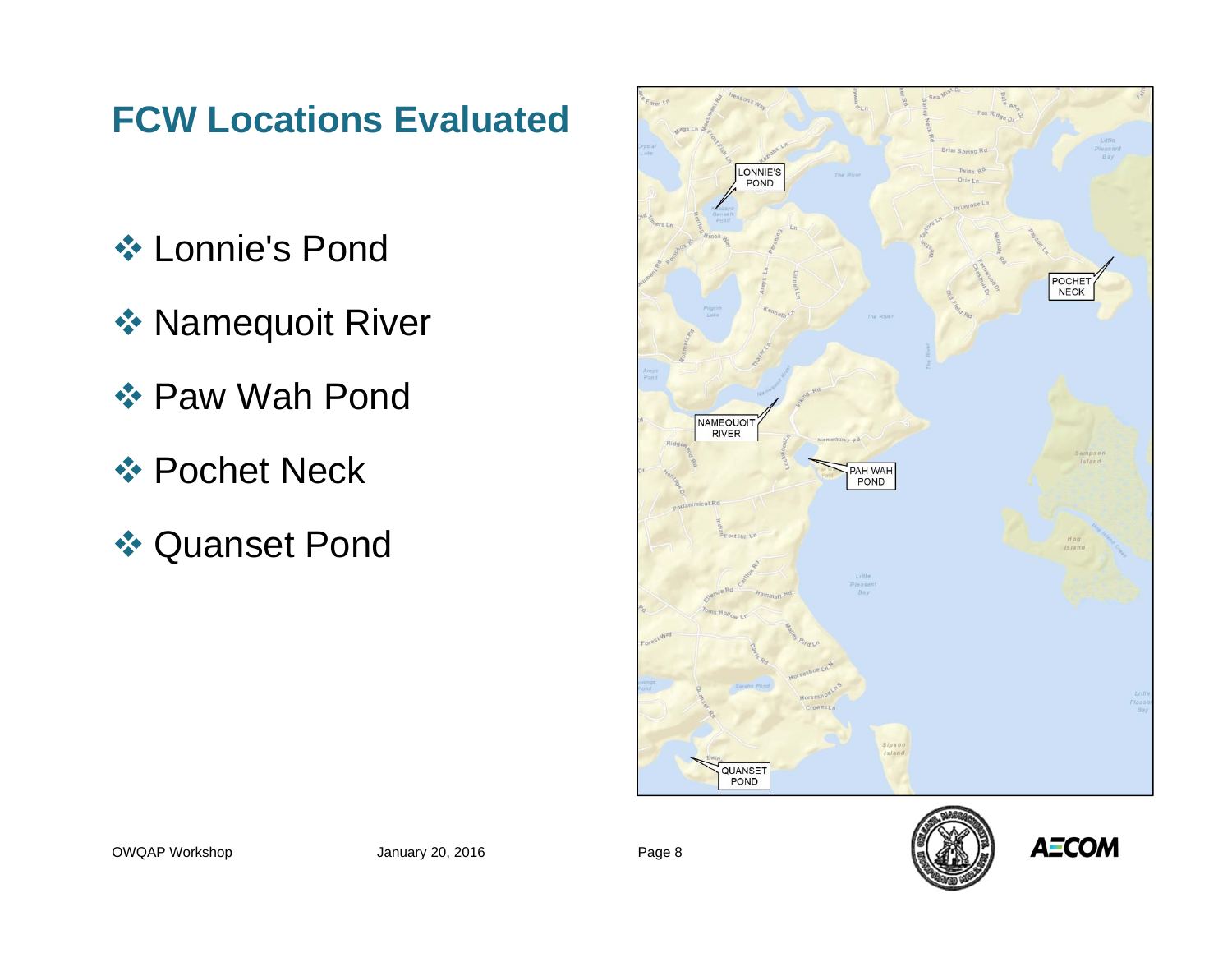### **PRB Demo and Full Scale Siting Evaluation Criteria**

- **❖ Site Suitability** 
	- $\bullet$ Depth to Groundwater
	- • Groundwater Nitrogen Profile (concentration/depth)
	- Groundwater Flow Direction and Velocity
- **❖ Permitting** 
	- $\bullet$  Potential Regulatory **Concerns**
	- $\bullet$ Site Use
- **❖ Project Evaluation** 
	- $\bullet$  PRB Nitrogen Removal **Efficiency**
	- Accessible Well Locations
- **❖ Other/Overriding Considerations** 
	- • Potential for Watershed/Estuary Impacts
	- Potential for Full Scale Implementation